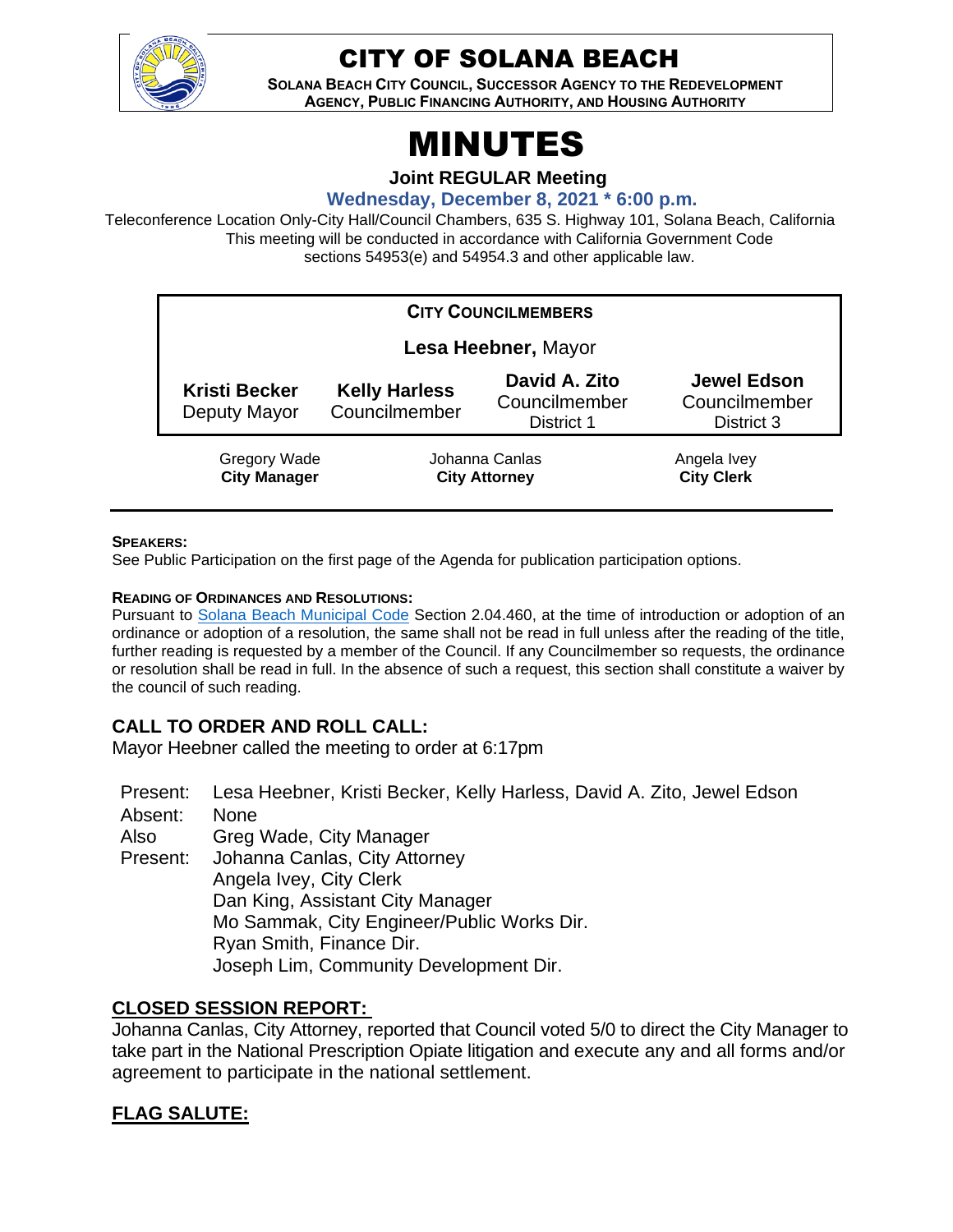# **APPROVAL OF AGENDA:**

**Motion:** Moved by Deputy Mayor Becker and second by Councilmember Zito to approve. **Approved 5/0.** Ayes: Heebner, Becker, Harless, Zito, Edson. Noes: None. Motion carried unanimously.

# **ORAL COMMUNICATIONS:** No Speakers

#### *Note to Public: Refer to Public Participation for information on how to submit public comment.*

This portion of the agenda provides an opportunity for members of the public to address the City Council on items relating to City business and not appearing on today's agenda by having submitted written comments for the record to be filed with the record or by registering to join the virtual meeting online to speak live, per the Public Participation instructions on the Agenda.

Comments relating to items on this evening's agenda are taken at the time the items are heard. Pursuant to the Brown Act, no action shall be taken by the City Council on public comment items. Council may refer items to the City Manager for placement on a future agenda. The maximum time allotted for each speaker is THREE MINUTES (SBMC 2.04.190).

# **COUNCIL COMMUNITY ANNOUNCEMENTS / COMMENTARY:**

*An opportunity for City Council to make brief announcements or report on their activities. These items are not agendized for official City business with no action or substantive discussion.* 

## **A. CONSENT CALENDAR:** (Action Items) (A.1. - A.7.)

#### *Note to Public: Refer to Public Participation for information on how to submit public comment.*  Items listed on the Consent Calendar are to be acted in a single action of the City Council unless

pulled for discussion.

Any member of the public may address the City Council on an item of concern by submitting written correspondence for the record to be filed with the record or by registering to join the virtual meeting online to speak live, per the Public Participation instructions on the Agenda. The maximum time allotted for each speaker is THREE MINUTES (SBMC 2.04.190).

Those items removed from the Consent Calendar by a member of the Council will be trailed to the end of the agenda, while Consent Calendar items removed by the public will be discussed immediately after approval of the Consent Calendar.

## **A.1. Minutes of the City Council.**

Recommendation: That the City Council

1. Approve the Minutes of the October 13, 2021 City Council Meeting.

**Approved Minutes:** [https://www.ci.solana-beach.ca.us/index.asp?SEC=F0F1200D-21C6-4A88-8AE1-0BC07C1A81A7&Type=B\\_BASIC](https://www.ci.solana-beach.ca.us/index.asp?SEC=F0F1200D-21C6-4A88-8AE1-0BC07C1A81A7&Type=B_BASIC) **Motion:** Moved by Councilmember Edson and second by Deputy Mayor Becker to approve. **Approved 5/0.** Ayes: Heebner, Becker, Harless, Zito, Edson. Noes: None. Motion carried unanimously.

# **A.2. Register Of Demands.** (File 0300-30)

Recommendation: That the City Council

1. Ratify the list of demands for October 23, 2021– November 5, 2021.

#### [Item A.2. Report \(click here\)](https://solanabeach.govoffice3.com/vertical/Sites/%7B840804C2-F869-4904-9AE3-720581350CE7%7D/uploads/Item_A.2._Report_(click_here)_-_12-08-21-_O.pdf)

**Motion:** Moved by Councilmember Edson and second by Deputy Mayor Becker to approve. **Approved 5/0.** Ayes: Heebner, Becker, Harless, Zito, Edson. Noes: None. Motion carried unanimously.

*Posted Reports & Supplemental Docs contain records up to the cut off time, prior to the start of the meeting, for processing new submittals. The final official record containing handouts, PowerPoints, etc. can be obtained through a Records Request to the City Clerk's Office.*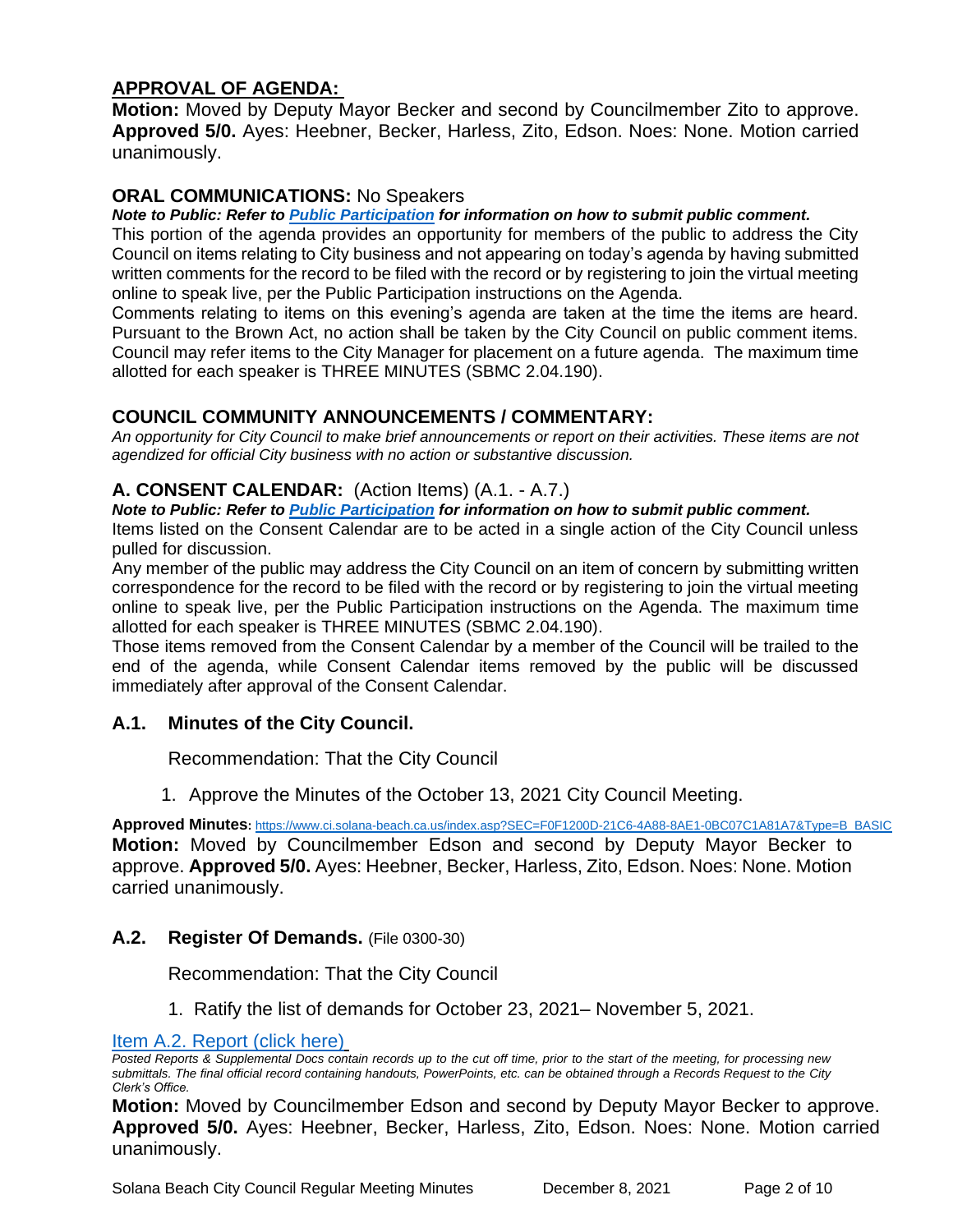# **A.3. General Fund Budget Adjustments for Fiscal Year 2021/2022.** (File 0330-30)

Recommendation: That the City Council

1. Receive the report listing changes made to the Fiscal Year 2021/2022 General Fund Adopted Budget.

#### [Item A.3. Report \(click here\)](https://solanabeach.govoffice3.com/vertical/Sites/%7B840804C2-F869-4904-9AE3-720581350CE7%7D/uploads/Item_A.3._Report_(click_here)_-_12-08-21_-O.pdf)

*Posted Reports & Supplemental Docs contain records up to the cut off time, prior to the start of the meeting, for processing new submittals. The final official record containing handouts, PowerPoints, etc. can be obtained through a Records Request to the City Clerk's Office.* **Motion:** Moved by Councilmember Edson and second by Deputy Mayor Becker to approve. **Approved 5/0.** Ayes: Heebner, Becker, Harless, Zito, Edson. Noes: None. Motion carried unanimously.

#### **A.4. Local Emergency Teleconferencing.** (File 0240-25)

Recommendation: That the City Council

1. Adopt **Resolution 2021-137** authorizing remote teleconference meetings of the legislative bodies of the City for the period of December 10, 2021 through January 7, 2022 pursuant to the new provisions of the Brown Act.

#### [Item A.4. Report \(click here\)](https://solanabeach.govoffice3.com/vertical/Sites/%7B840804C2-F869-4904-9AE3-720581350CE7%7D/uploads/Item_A.4._Report_(click_here)_-_12-08-21-_O.pdf)

*Posted Reports & Supplemental Docs contain records up to the cut off time, prior to the start of the meeting, for processing new submittals. The final official record containing handouts, PowerPoints, etc. can be obtained through a Records Request to the City Clerk's Office.* **Motion:** Moved by Councilmember Edson and second by Deputy Mayor Becker to approve. **Approved 5/0.** Ayes: Heebner, Becker, Harless, Zito, Edson. Noes: None. Motion carried unanimously.

## **A.5. This item was left blank.**

#### **A.6. State Homeland Security Program Grant 2020.** (File 0240-60)

Recommendation: That the City Council

#### 1. Adopt **Resolution 2021-132:**

- a. Accepting \$12,679 in federal funds from a 2020 State Homeland Security Program (SHSP) grant awarded to the City of Solana Beach for the purchase of a vortex rescue system kit and structural firefighting turnouts.
- b. Authorizing the City Manager, or his designee, to sign and submit the required California Governor's Office of Emergency Services FY 2020 Standard Assurances for Cal OES Federal Non-Disaster Grant Programs.
- c. Approving an appropriation of \$12,679 to the Federal Grant revenue account and the Minor Equipment expenditure account for the Fire Department both in the Public Safety Special Revenue fund.
- d. Authorizing the City Treasurer to amend the FY 2021/22 Adopted Budget accordingly.

#### [Item A.6. Report \(click here\)](https://solanabeach.govoffice3.com/vertical/Sites/%7B840804C2-F869-4904-9AE3-720581350CE7%7D/uploads/Item_A.6._Report_(click_here)_-_12-08-21-_O.pdf)

**Motion:** Moved by Councilmember Edson and second by Deputy Mayor Becker to approve. **Approved 5/0.** Ayes: Heebner, Becker, Harless, Zito, Edson. Noes: None. Motion carried unanimously.

*Posted Reports & Supplemental Docs contain records up to the cut off time, prior to the start of the meeting, for processing new submittals. The final official record containing handouts, PowerPoints, etc. can be obtained through a Records Request to the City Clerk's Office.*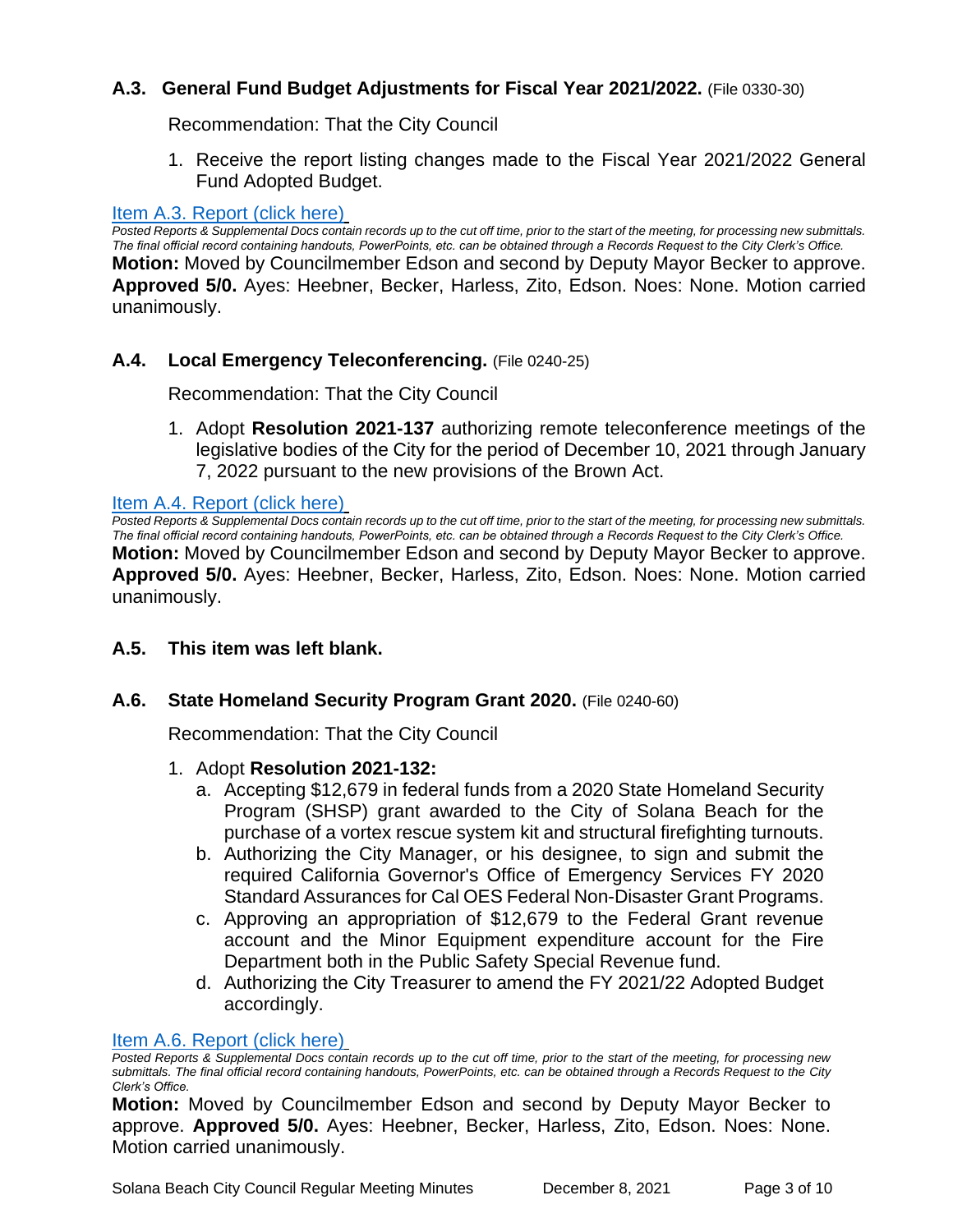# **A.7. Assistance for Firefighters Grant (AFG) Application Approval.** (File 0390-32)

Recommendation: That the City Council

- 1. Adopt **Resolution 2021-133:** 
	- a. Authorizing the City of Solana Beach Fire Department to be included in the FY 2021 Assistance to Firefighters Grant regional application for SCBAs (Self-Contained Breathing Apparatus) submitted by the City of Vista.
	- b. Authorizing the Fire Chief, or his designee, to sign a Memorandum of Understanding, in a form acceptable to the City Attorney, between the six agencies (City of Vista, City of Encinitas, City of Del Mar, City of Solana Beach, North County Fire Protection District, and Rancho Santa Fe Protection District) with respect to the regional application for SCBAs once all participating organizations are authorized to apply.

## [Item A.7. Report \(click here\)](https://solanabeach.govoffice3.com/vertical/Sites/%7B840804C2-F869-4904-9AE3-720581350CE7%7D/uploads/Item_A.7._Report_(click_here)_-_12-08-21-_O.pdf)

*Posted Reports & Supplemental Docs contain records up to the cut off time, prior to the start of the meeting, for processing new submittals. The final official record containing handouts, PowerPoints, etc. can be obtained through a Records Request to the City Clerk's Office.*

**Motion:** Moved by Councilmember Edson and second by Deputy Mayor Becker to approve. **Approved 5/0.** Ayes: Heebner, Becker, Harless, Zito, Edson. Noes: None. Motion carried unanimously.

## **B. PUBLIC HEARINGS:** (B.1.)

*Note to Public: Refer to Public Participation for information on how to submit public comment.* 

Any member of the public may address the City Council on an item of concern by submitting written correspondence for the record to be filed with the record or by registering to join the virtual meeting online to speak live, per the Public Participation instructions on the Agenda. The maximum time allotted for each speaker is THREE MINUTES (SBMC 2.04.190).

An applicant or designee(s) for a private development/business project, for which the public hearing is being held, is allotted a total of fifteen minutes to speak, as per SBMC 2.04.210. A portion of the fifteen minutes may be saved to respond to those who speak in opposition. All other speakers have three minutes each.

After considering all of the evidence, including written materials and oral testimony, the City Council must make a decision supported by findings and the findings must be supported by substantial evidence in the record.

## **B.1. Schedule of User Fees and Charges Update.** (File 0390-23)

Recommendation: That the City Council

- 1. Conduct the Public Hearing: Open the Public Hearing, Report Council Disclosures, Receive Public Testimony, Close the Public Hearing.
- 2. Adopt **Resolution 2021-136** updating the Schedule of Fees and Charges effective January 1, 2022.

#### [Item B.1. Report \(click here\)](https://solanabeach.govoffice3.com/vertical/Sites/%7B840804C2-F869-4904-9AE3-720581350CE7%7D/uploads/Item_B.1._Report_(click_here)_-_12-08-21-_O.pdf)

*Posted Reports & Supplemental Docs contain records up to the cut off time, prior to the start of the meeting, for processing new submittals. The final official record containing handouts, PowerPoints, etc. can be obtained through a Records Request to the City 529 Clerk's Office.*

Greg Wade, City Manager, introduced the item.

Ryan Smith, Finance Director, presented a Powerpoint (on file). Mayor Heebner opened the public hearing.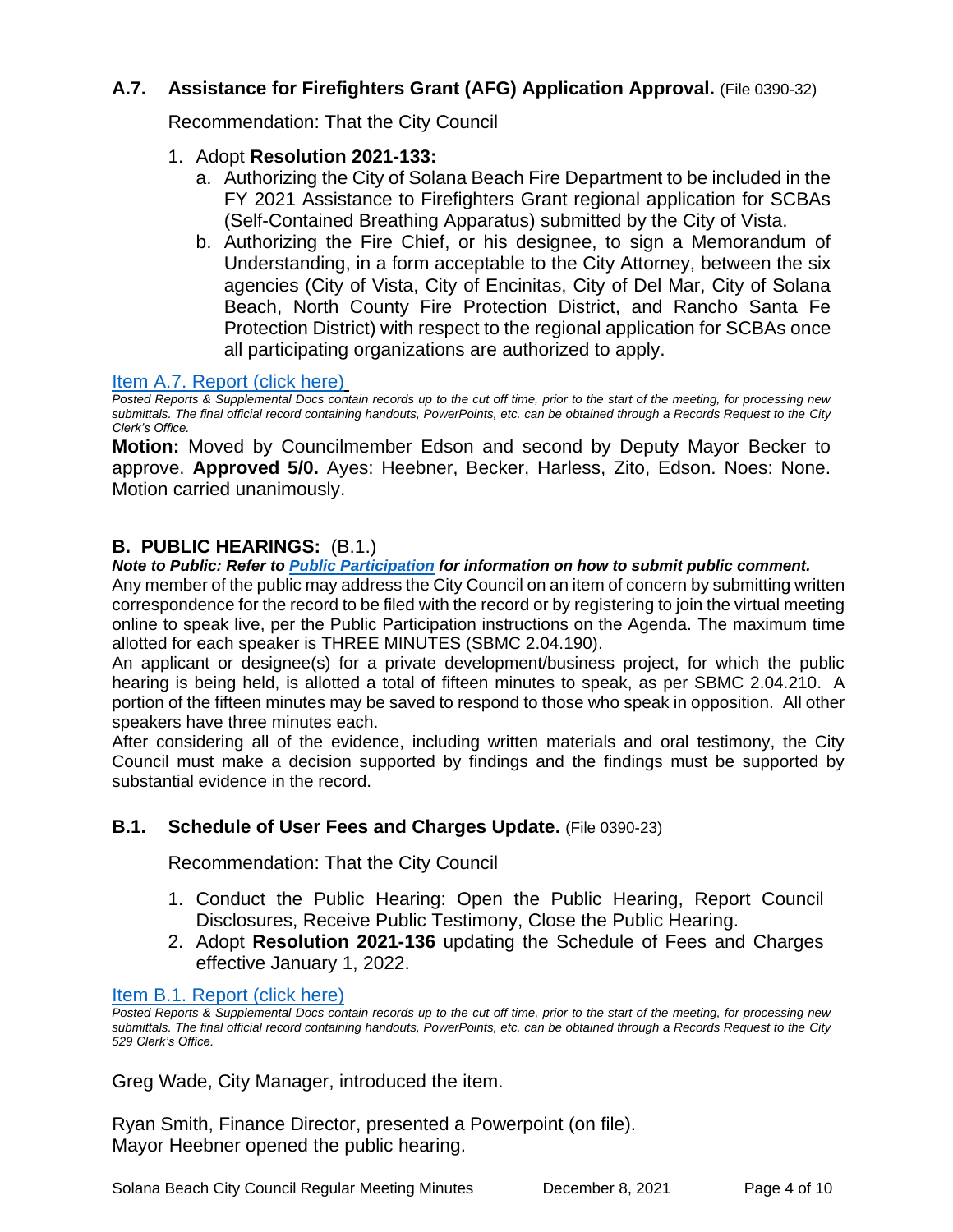**Motion:** Moved by Councilmember Zito and second by Deputy Mayor Becker to close the public hearing. **Approved 5/0.** Ayes: Heebner, Becker, Harless, Zito, Edson. Noes: None. Motion carried unanimously.

**Motion:** Moved by Deputy Mayor Becker and second by Councilmember Harless to approve. **Approved 5/0.** Ayes: Heebner, Becker, Harless, Zito, Edson. Noes: None. Motion carried unanimously.

# **C. STAFF REPORTS: (C.1. – C.6.)**

*Note to Public: Refer to Public Participation for information on how to submit public comment.*  Any member of the public may address the City Council on an item of concern by submitting written correspondence for the record to be filed with the record or by registering to join the virtual meeting online to speak live, per the Public Participation instructions on the Agenda. The maximum time allotted for each speaker is THREE MINUTES (SBMC 2.04.190).

## **C.1. Solana 101 Final Landscape Plan.** (File 0600-40)

Recommendation: That the City Council

1. Adopt **Resolution 2021-138** approving the final landscape plan for the Solana 101 Project.

This item was moved to the December 15, 2021 Council Meeting.

#### **C.2. Chamber of Commerce Visitor Center Agreement.** (File 0130-90)

Recommendation: That the City Council

- 1. Adopt **Resolution 2021-139**, authorizing the City Manager to execute an Agreement between the City and the Solana Beach Chamber of Commerce in an amount up to \$30,000 for operation of the Visitor Center and the development of visitor serving advertising/outreach.
- 2. If approved by Council, appropriate up to an additional \$15,000 in the Coastal Area Business & Visitor Assistance Fund to the Contributions to Agencies account.
- 3. Authorize the City Treasurer to amend the FY 2021/22 Adopted Budget accordingly.

#### [Item C.2. Report](https://solanabeach.govoffice3.com/vertical/Sites/%7B840804C2-F869-4904-9AE3-720581350CE7%7D/uploads/Item_C.2._Report_(click_here)_-_12-08-21-_O.pdf) (click here)

*Posted Reports & Supplemental Docs contain records up to the cut off time, prior to the start of the meeting, for processing new submittals. The final official record containing handouts, PowerPoints, etc. can be obtained through a Records Request to the City Clerk's Office.*

Greg Wade, City Manager, introduced the item.

Dan King, Assistant City Manager, presented a Powerpoint (on file).

Jamie Johnson, Chamber of Commerce CEO, spoke about the role of the visitor's center, expanding and updating their website, making the website a one stop shop for both the local community and non-locals, and providing metrics regarding website hits, walk-ins, QR Code tracking, and social media outreach.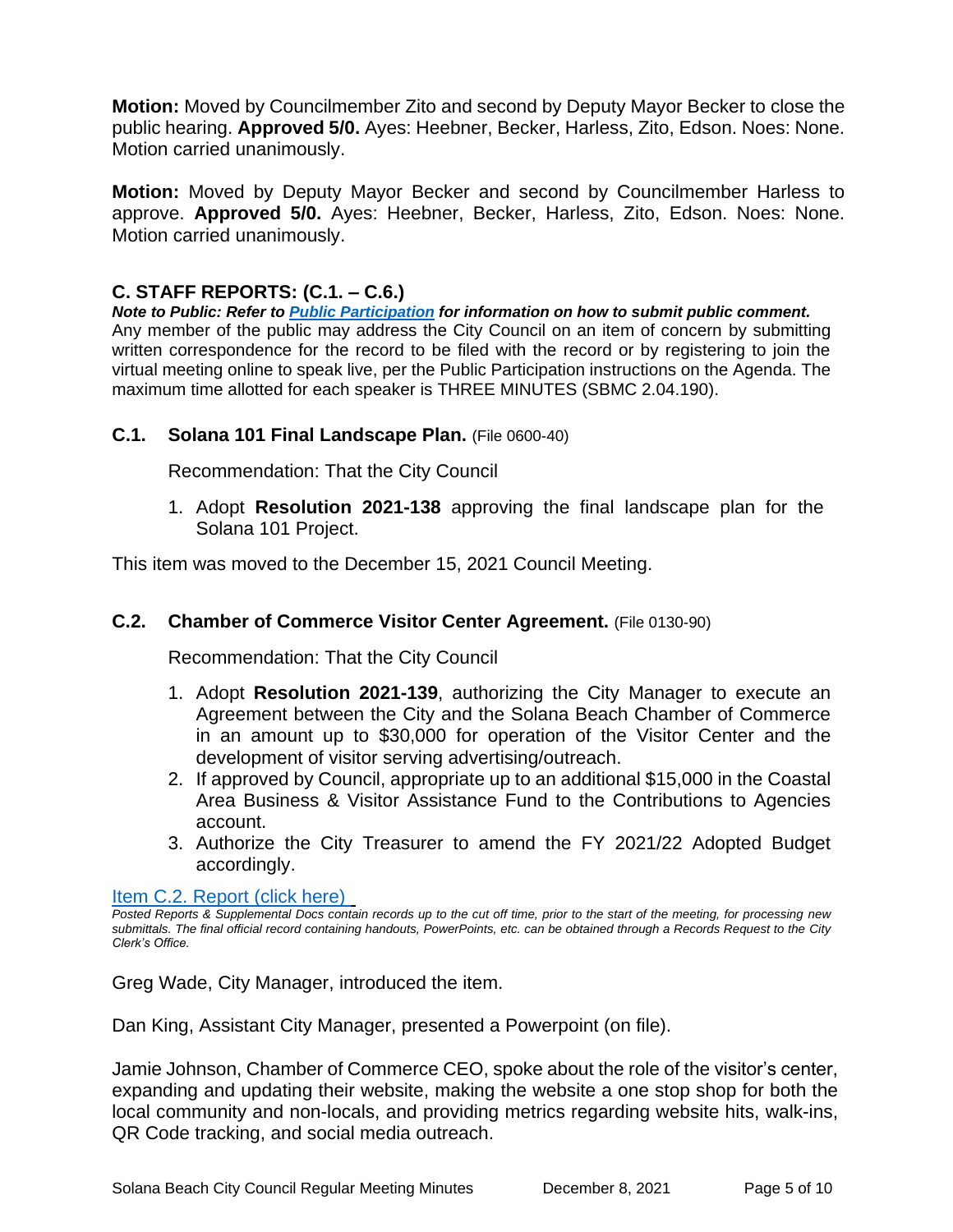**Motion:** Moved by Councilmember Zito and second by Councilmember to approve. **Approved 5/0.** Ayes: Heebner, Becker, Harless, Zito, Edson. Noes: None. Motion carried unanimously.

## **C.3. COVID Temporary Use Permit Policy for Outdoor Dining.** (File 0230-20)

Recommendation: That the City Council

1. Adopt **Resolution 2021-135** extending the COVID-19 Temporary Use Permit (TUP) Policy for Outdoor Dining through March 30, 2022.

[Item C.3. Report \(click here\)](https://solanabeach.govoffice3.com/vertical/Sites/%7B840804C2-F869-4904-9AE3-720581350CE7%7D/uploads/Item_C.3._Report_(click_here)_-_12-08-21-_O.pdf) 

*Posted Reports & Supplemental Docs contain records up to the cut off time, prior to the start of the meeting, for processing new submittals. The final official record containing handouts, PowerPoints, etc. can be obtained through a Records Request to the City Clerk's Office.*

Greg Wade, City Manager, introduced the item.

Joseph Lim, Director of Community Development, presented a Powerpoint (on file).

Council and Staff discussed the timeline of the extension and that it was specifically for dining.

Council discussed allowing dining in public parking places, outdoor dining in private parking spaces, specified conditions related to outdoor dining, sidewalk dining, applying existing parking standards, size limits of outdoor dining areas, limitations when adjacent to residential areas, parking issues, complaints from citizens related to lack of parking, and a timeline of a proposed ending date of the extension.

Councilmember Harless stated that she did not oppose an extension of the Temporary Use Permit, that it would allow businesses to recoup their investment in outdoor dining spaces, but that she wasn't in favor of it as a permanent policy, that there should be a point where the existing parking standards should apply, and that it affected residential parking and was an imposition on residential areas that are near restaurants.

**Motion:** Moved by Councilmember Edson and second by Deputy Mayor Becker to limit to dining uses only and direct staff to extend the Covid-19 Temporary Use Permit for Outdoor Dining through Monday, September 5, 2022. **Approved 4/1.** Ayes: Heebner, Becker, Zito, Edson. Noes: Harless. Motion carried.

# **C.4. Adopt (2nd Reading) Ordinance 518 regarding Implementation of Solar Energy, Building Decarbonization and Electric Vehicle Infrastructure Requirements.** (File 0600-05)

Recommendation: That the City Council

1. Adopt **Ordinance 518** (2nd Reading) amending Title 15 of the Solana Beach Municipal Code to adopt amendments to the 2019 California Building Code and California Green Building Code to implement Solar Energy, Building Decarbonization and Electric Vehicle Infrastructure requirements for new construction.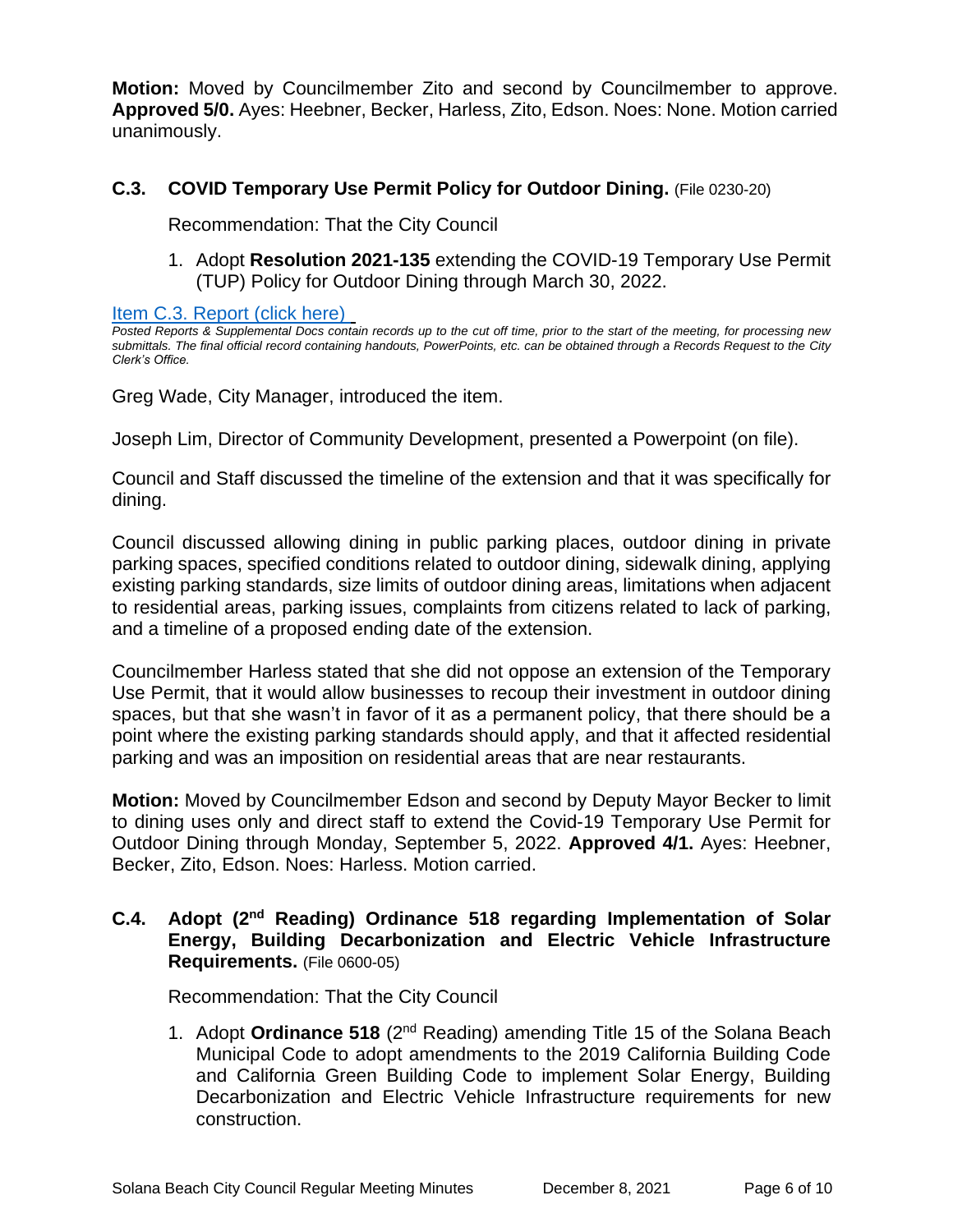[Item C.4. Report \(click here\)](https://solanabeach.govoffice3.com/vertical/Sites/%7B840804C2-F869-4904-9AE3-720581350CE7%7D/uploads/Item_C.4._Report_(click_here)_-_12-08-21-_O.pdf)  [Item C.4. Supplemental Docs \(updated 12-8-21 at 3pm\)](https://solanabeach.govoffice3.com/vertical/Sites/%7B840804C2-F869-4904-9AE3-720581350CE7%7D/uploads/Item_C.4._Supplemental_Docs_(upd._12-8_at_3pm)_-_O.pdf)

*Posted Reports & Supplemental Docs contain records up to the cut off time, prior to the start of the meeting, for processing new submittals. The final official record containing handouts, PowerPoints, etc. can be obtained through a Records Request to the City Clerk's Office.*

Johanna Canlas, City Attorney, introduced the item.

Shelah Ott stated that she was with the San Diego Green New Deal Alliance and that she supported the Ordinance.

Karinna Gonzales stated that she was with Integrated Building Solutions, that she urged the Council to follow Encinitas and adopt an all-electric building ordinance with minimal exceptions, that cities need to lead and pursue solutions that decrease dependency on fracked methane gas, that she appreciated the amendments made at the last meeting to lower thresholds and removal of exemptions, and that she supported the adoption of the Ordinance.

Staff and Council said that this topic had been discussed for some time and they had received a lot of public input from residents and experts in the field.

Councilmember Edson stated that there was not enough consideration for building electrification on remodels, that someone who had been saving to remodel their home might not be able to afford to add solar, and that she did not support the inclusion of remodels in the Ordinance.

**Motion:** Moved by Councilmember Zito and second by Deputy Mayor Becker to approve. **Approved 4/1.** Ayes: Heebner, Becker, Harless, Zito. Noes: Edson. Motion carried.

C.5. Adopt (2<sup>nd</sup> Reading) Ordinance 521 Providing Regulations Concerning Two-**Unit Residential Development in Single-Family Residential Zones and Providing Regulations Concerning Urban Lot Split Subdivisions in Single-Family Residential Zones.** (File 0600-95)

Recommendation: That the City Council

1. Adopt **Ordinance 521** (2nd Reading) adding Section 17.20.040(R) and Section 16.48 to the Solana Beach Municipal Code and amending Chapter 17.12 and Section 17.20.020 of the Solana Beach Municipal Code to allow two-unit residential developments and urban lot split subdivisions in single-family residential zones.

[Item C.5. Report \(click here\)](https://solanabeach.govoffice3.com/vertical/Sites/%7B840804C2-F869-4904-9AE3-720581350CE7%7D/uploads/Item_C.5._Report_(click_here)_-_12-08-21-_O.pdf) 

[Item C.5. Supplemental Docs \(updated 12-8-21 at 3pm\)](https://solanabeach.govoffice3.com/vertical/Sites/%7B840804C2-F869-4904-9AE3-720581350CE7%7D/uploads/Item_C.5._Supplemental_Docs_(upd._12-8_at_3pm)_-_O.pdf)

*Posted Reports & Supplemental Docs contain records up to the cut off time, prior to the start of the meeting, for processing new submittals. The final official record containing handouts, PowerPoints, etc. can be obtained through a Records Request to the City Clerk's Office.*

Johanna Canlas, City Attorney, introduced the item.

Shawna McGarry (time donated by Brian Lannutii), presented a powerpoint (on file), and stated that she is part of Progress Solana, that they want to promote a City that has a wide range of housing options and sizes, that she would like to see middle sized housing through SB 9 compliance with state law, that if the Ordinance passes to revisit it in the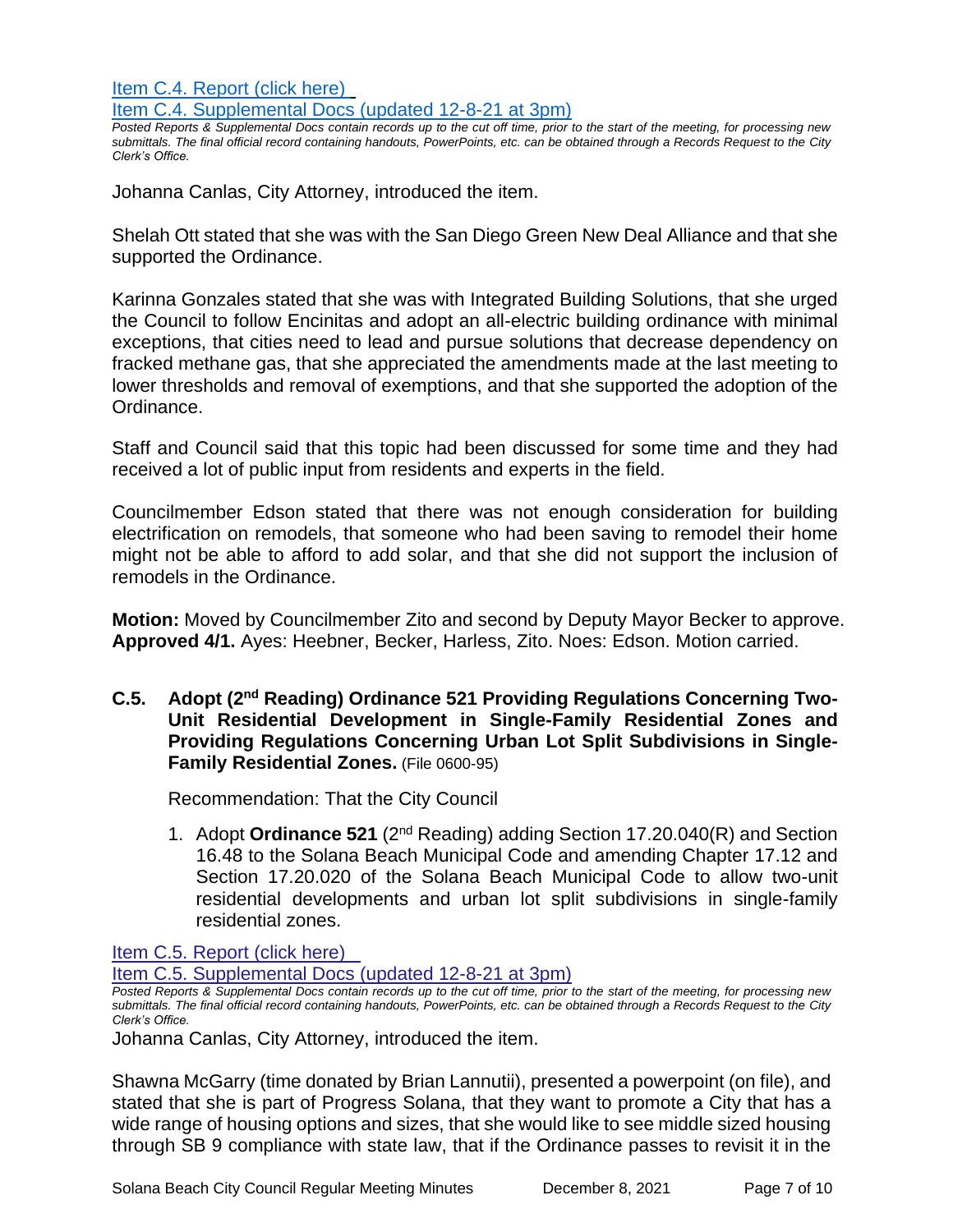new year, that people can't afford to live in the City with the rising rent and housing prices, that now rentals sit empty or have become vacation rentals, that a solution could be to build contemporary duplexes, that the issues with the Ordinance are size limits and grading limits, that SB 9 doesn't override CC&RS, and that she welcomed an opportunity to work with the City and improve the policy.

Kristin Brinner, continued presenting the powerpoint (on file) and said that the City's proposed cap of 825 sq. ft. was too small and doesn't take any local context into account, that it doesn't seem logical to limit someone to less than 50% of the square footage of housing area, that more flexibility is needed so people can build homes for families, that to address neighbor's privacy concerns there could be objective guidelines that allow increased square footage by taking into account the number of units, the lot size and setbacks to look at adding active guidelines to make it more feasible for homeowners rather than developers to take advantage of this opportunity, and requested that if the Ordinance is implemented that Council revisit it in the new year.

Jonathon Goodmacher continued presenting the powerpoint (on file) and said that it seemed like it was a rushed process and not much notice was given to residents, that there needed to be more public input, that the Ordinance contradicts the General Plan, that on a slightly sloped lot, one hundred cubic yard grading limit would be very difficult to stay within, that limiting this to certain areas or zones of the City would prohibit someone like him from being able to split their lot.

Heidi Dewar stated that she knows a number of families that have had to move because they couldn't afford to buy in the City, that SB 9 may not be the perfect solution but the City has made it overly restrictive with regards to height, grading, and size, and that it will likely result in fewer additional family sized homes, that she urged the City to revisit this issue and to find creative solutions that would increase housing opportunities.

Cindi Clemons said that she supported the Ordinance, that it is within the law, that it will protect the city while giving homeowners an opportunity to expand housing on their single-family lots and provide for more reasonably priced housing options.

Jill MacDonald stated that the Ordinance was the best alternative at the moment to the bill, that the bill limits local control of zoning and development with a one size fits all decree, that it makes no mention of either affordable or moderate or low income housing, that regulation of the process to implement SB 9 is the best opportunity for the City to remain the place that she loves to live in.

Tracy Richmond said that he supported the Ordinance as presented, that he supported providing more affordable housing but SB 9 doesn't address affordability, that it's a mirage that's being used to basically destroy local control of all zoning and housing, that it's a challenge for the City to maintain the essence of the community but still comply with the SB 9 mandates, that density gives value to development, that the Ordinance was attempting to maintain a small beach town character without crowding the neighborhoods, that it's a goal to make housing more affordable, that size limitations like the ones in Ordinance 521 were essential because otherwise developers would simply buy up the real estate lots and then maximize the size of the units and the ultimate result would be less affordable housing.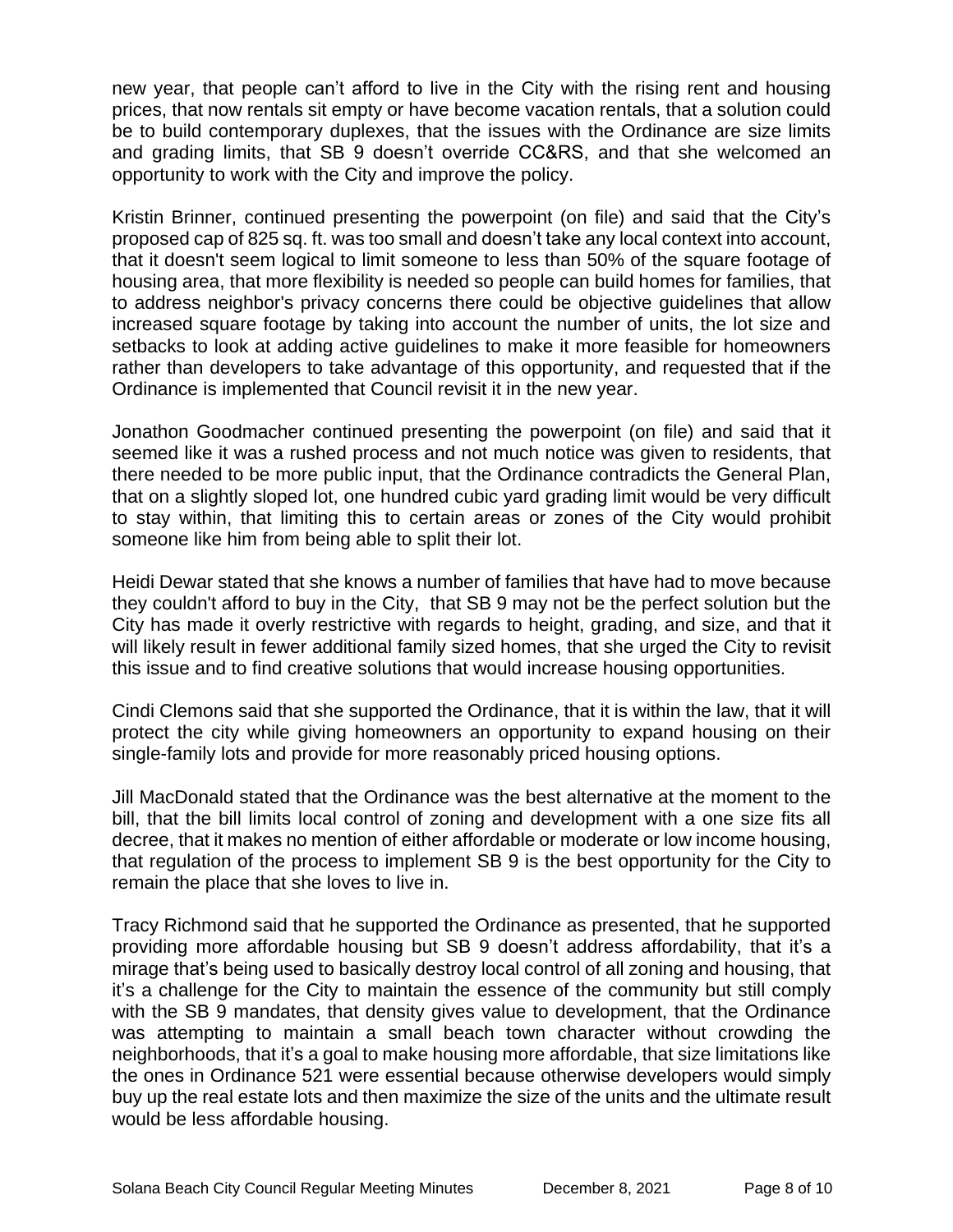Gary Martin stated that he supported the ordinance as prepared, that it's important that the City has affordable moderate size and moderate income housing, and that eliminating parking would be a tremendous mistake.

Johanna Canlas, City Attorney, stated that SB 9 affords any local government to adopt a local ordinance within the confines of the bill, that objective standards were being presented that include height and size and that are all within the purview of what SB 9 said the City could do, that SB 9 applies to single-family zones, that MR Zones aren't a single family zone, that it has some allowances for reduced parking, that the City is entirely within the coastal zone and the city has an obligation to provide for those who don't live by the beach to come to the beach so parking is required to ensure that parking under the Coastal Act is recognized, that it's not reducing anything but allowing for additional development that wouldn't have been allowed under SB 330 in 2018, that there is no downsizing as you can now have more units, if you choose to, or continue to go through the discretionary process that is in place, that the standards are necessary and appropriate, that the setbacks are consistent with what is in SB9, and the City allows for attached units as required by SB 9.

Mayor Heebner stated that the City was a high land value city and is entirely in the coastal zone, that Ordinance 521 complies with and implements the law as stated in SB 9, that it allows for two 825 sq. ft. units up to 16 ft. in height on each lot, that it allows for up to one hundred cubic yards of grading and a 10 ft. separation between units for fire safety reasons, that Ordinance 521 applies to single family residential zones, that these zones do not allow multifamily units and are subject to SB 9 with its focus being on single- family zones, that Ordinance 521 requires at least one parking space per unit and coastal zone visitors' access to the beach is legally required, that SB 9 states that nothing in this section shall be construed to supersede or in any way alter or lessen the effect or application of the California Coastal Act, that offering one parking space per unit seems entirely reasonable, that the best hope for housing for moderate income households as a result of SB 9 is adopting the 825 sq. ft. in hopes that the smaller size might result in a moderate price tag, that the assumption that the requested modifications to the Ordinance would facilitate the building of moderately priced homes is a false argument, that dense housing lowers prices is unsupportable, that the City has made efforts to encourage developers to build affordable units, that the City enacted an inclusionary policy that requires developers to set aside 15% of all units to be affordable, that the policies of SB 9 will spur gentrification by speculative buyers, that lot size does not ensure a low house price, that it creates the best opportunity to provide some moderately priced homes at 825 sq. ft., that currently properties in most zones can add an accessory dwelling unit.

She said that she did not agree with those who are advocating for changing the Ordinance to allow for larger homes which would have no reasonable expectation to produce affordable units, and that she supports Ordinance 521 as written.

Councilmember Zito said that there was a significant RHNA objective to be met, that Ordinance 521 will help the City meet RHNA within the context of the uniqueness of our town, and that SB 9 wasn't well written for Solana Beach, and that this was the best effort to meet state mandates and the City's Housing Element.

Deputy Mayor Becker stated that she supported the objectives of Ordinance 521, that